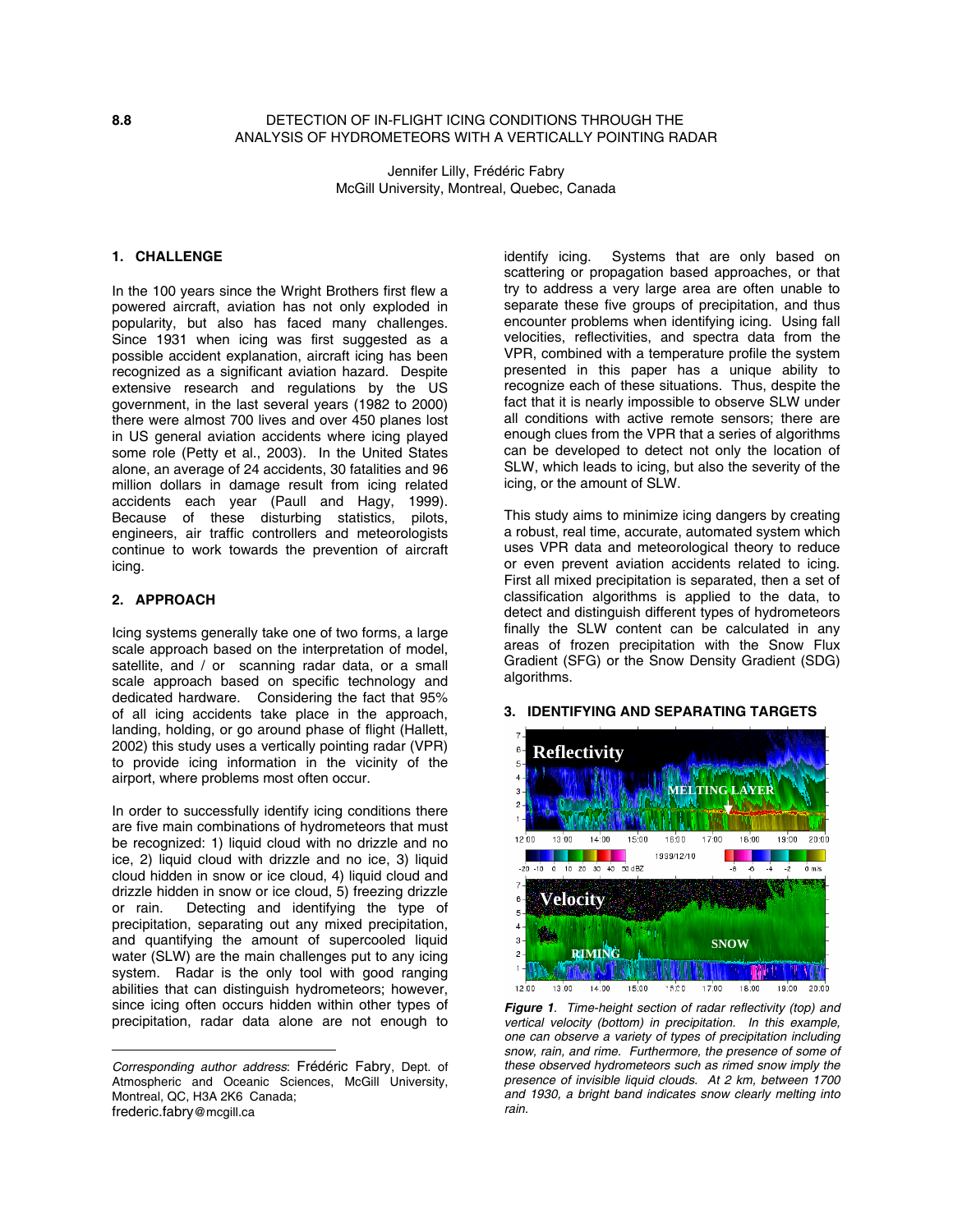The above image shows reflectivity (Z), Doppler velocity (v) from the VPR on December  $10<sup>th</sup>$  1999. While reflectivity and velocity data allow regions of snow, rain, drizzle, riming, and melting to be identified, it does not offer enough information about regions of mixed precipitation. To gather information about these regions, which are the most likely to have icing, it is necessary to look at the spectra data also available from the VPR (Fig. 2).



*Figure 2. This is a vertical profile of the vertical velocity spectrum for a ten-minute period starting at 1350 on December, 10th 1999. Each of the 20 curves illustrates, at different altitudes, the relative contribution of targets with a given vertical velocity. At 5 km snow is falling with a typical fall velocity of 1.5m/s (negative is towards the ground), however below 3km the snow encounters SLW and rimes. At this point the snow's fall velocity steadily increases as the ice crystals collect large amounts of cloud droplets becoming increasingly denser. In parallel, a secondary mode shown in blue is observed and is probably caused by supercooled drizzle, a greater hazard to aviation than supercooled cloud by itself.* 

By searching the 128 bin spectra data at each height and time for individual peaks in power returned, modes can be identified. Mixed precipitation can be identified as areas with more than one mode. Looking for vertical patterns in spectra data also helps to segregate mixed precipitation and identify regions of SLW. From this point forward, groups will be refer to as a set of peaks in spectra data that are consistent in height (in other words the peaks do not vary by more than .5m/s over 75m).

Once the modes have been separated the next step is to apply a series of classification algorithms. The bright band (BB) algorithm is applied first to the data in general, and then the snowscore, rimescore, drizzlescore and rainscore algorithms are applied to the data once it has been separated into groups.

In this study finding the BB is the first step in teaching the computer to look at radar data the way a meteorologist looks at a radar image. For a meteorologist, the BB stands out as one of the most obvious features on a radar image, and provides understanding that the area above the BB is dominated by frozen precipitation and the area below

the BB is generally rain. To make an automated system, a computer must be trained to use the available information, in this case reflectivity, fall velocity, and temperature, to identify the BB and then like humans make conclusions based on where the BB is located.

For all the classification algorithms, fuzzy logic allows the computer to interpret the VPR data much like a person. In the case of the BB, fuzzy logic allows us to answer the question: is there a BB, and if so, where is it? Fuzzy logic is a rules based system that determines the degree to which something is true. A problem is broken down to the simplest criteria and then a set of rules is established to judge each criterion, and finally another set of rules is established to combine the values of each individual criterion into a final answer. In this way the computer not only has a gray area between black and white, but also can make conclusions with incomplete, imprecise, vague, ambiguous, or noisy data.

In the case of the BB the fuzzy logic criterion are temperature, derivative of velocity, and the presence of a local maximum in Z (Rscore). Temperature can be derived from sounding data or model data and must be interpolated to have the same time and height as the radar data. This study uses only sounding data, which was available because of the AIRS field project; however, in many other circumstances the result would be better with model data that has better time and space resolution. The derivative of velocity shows the change in velocity with height, thus the peak of the derivative of velocity shows the area where the particles collapse from snowflakes into raindrops and begin to fall quickly. Reflectivity score (Rscore) is calculated in equation (1) by taking a reflectivity value and subtracting the average of the points 150m above and below it.

$$
Rscore = Z_h - \frac{(Z_{h+150} + Z_{h-150})}{2}
$$
 (1)

Rscore gives a value to the peak in reflectivity. This peak is usually found where the snowflakes first start to melt, because at that point they still maintain their larger snowflake shape, but are covered in a layer of liquid, thus increasing their  $||K^2||$  value from .21 to .93.

The rules for each factor are fairly simple in this case. Each factor has a cut off point where no BB is possible, and is given a score of zero; plus each factor has a point where conditions are ideal for the formation of a BB, and a score of one or 100%, is given. In all cases there is a simple linear transition between the cut off point and 100% point. The criteria used for each score are shown in Fig. 3. Finally the rules for combining each criterion into an algorithm are explained.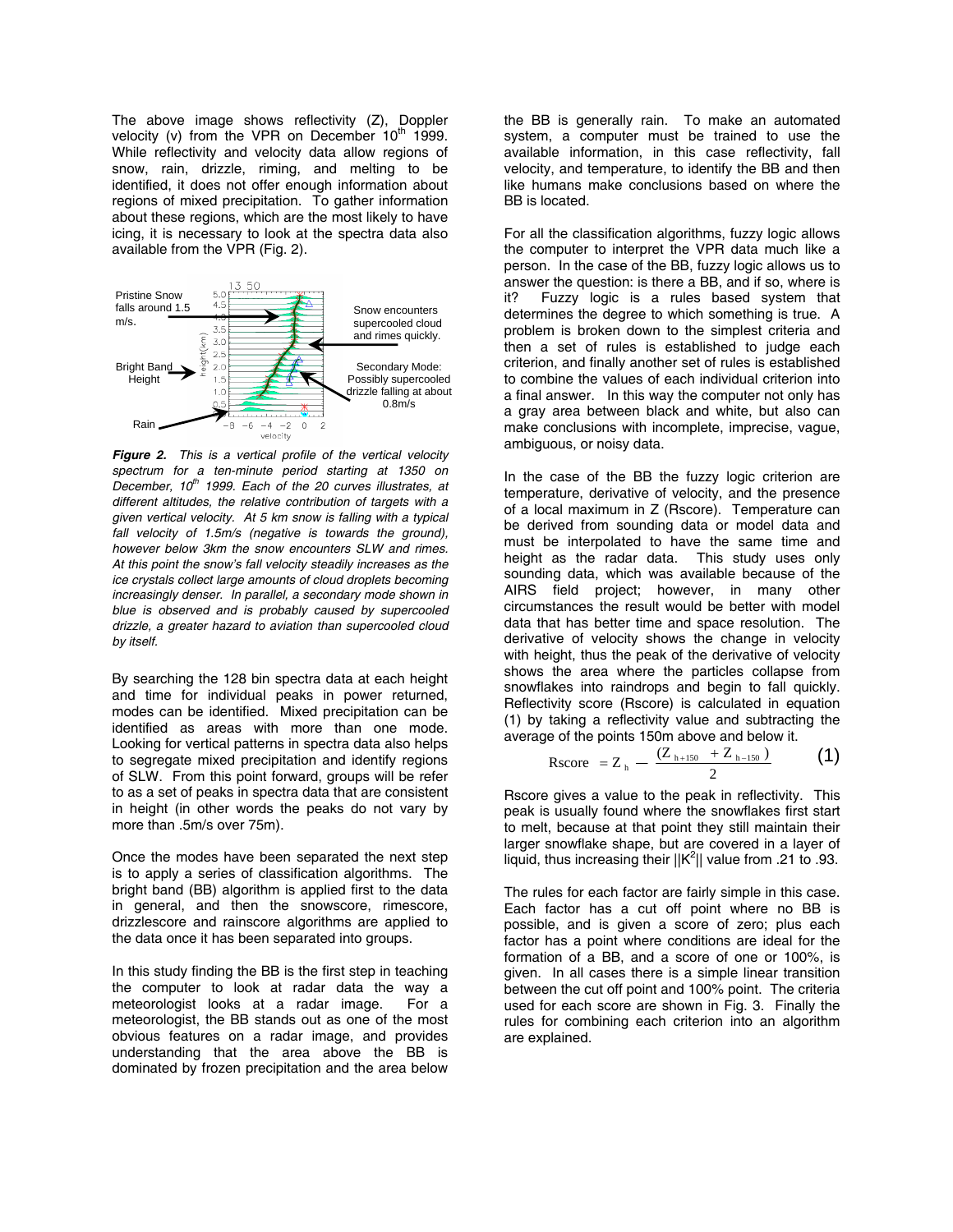

  *Figure 3: Fuzzy Logic BB rules. These three graphs show the fuzzy cut of points for the bright band algorithm. Ideal conditions for the BB occur when temperature is between 0-2°C, Rscore is greater then 6.5dB and Dvelocity is greater than 4m/s per 150m.* 



*Figure 4: BB Scores. This figure shows the score for temperature, velocity, and reflectivity (from left to right). Red indicated a score of 1 and black a score of 0. By combining these in a 20%, 50%, 30% ratio, with velocity 300m below reflectivity and*  temperature, a bright band is calculated by the fuzzy logic algorithm. The greenblue bright band on the right is a combination off all *the areas that have a score of 50% or higher when the three factors are combines in the manner described. When compared to figure 1 the algorithm creates a good representation of when was seen in the data.* 

The logic behind the limits was based in observation and the physics of what causes a melting layer. The temperature cut off points are -6°C or 6°C, and the 100% points are between 0°C and 2°C. These two bounds were chosen as the levels where melting just begins and the level where melting must be finished. The peak area the BB is usually found just below, or on the warm side of the zero degree isotherm, thus the 100% fuzzy logic score was given in the region of 0°C to 2°C (Stewart et al, 1984). For reflectivity, the cut off point was chosen as a 0 dB peak over 300 meters and the 100% point was chosen as a 6.5 dB peak over 300 meters. The limit of 6.5 dB was chosen in part because melting leads to a change in the  $||K^2||$  value that would correspond to 6.5 dB, and in part because 6 dB was observed frequently, in case studies of the BB, as the change in reflectivity over the BB (Fabry and Szyrmer, 1999). Finally for the derivative of velocity, the cut off point was chosen as 0, and the 100% point was chosen as a change of more than 4 m/s over 150 m (between any two velocity points). This corresponds to the typical change of fall speed between rain (6m/s) and snow (1.5m/s)

Having established rules and obtained results for each factor (see Fig. 4), the factors must now be combined with another set of rules. In this study the BB rules use 20% temperature, 30% reflectivity, and 50% velocity, with temperature and reflectivity at the same height and

velocity 300 meters below. Temperature is only given a 20% value because the data was collected at a much lower resolution and the range of temperatures where a BB could be found was large. Reflectivity is affected by particle size, particle concentration, shape, orientation, and density effects (Fabry and Zawadzki 1995) and thus can change for many reasons while velocity changes occur mostly because of a change in state. For this reason velocity is weighted the most at 50% while reflectivity and temperature are weighted correspondingly less.

Once the BB is established, the next step is to automatically identify precipitation types as viewed by the radar, and it is done in much the same way the BB is identified. By merging data from the past several years, a picture of precipitation types emerges for each velocity reflectivity combination (see Fig. 5). Some areas of the figure are clearly one type of precipitation, like the high velocity, high reflectivity areas of rain, and the low reflectivity, zero velocity area of cloud. However, there are also areas of average reflectivity and average velocity which are typical of mixed precipitation and can be among other things snow, drizzle, rimed snow, or ice pellets. Thus fuzzy logic algorithms were designed using reflectivity, velocity, and temperature to identify a score in all regions for snow, rain, rime, and drizzle. The results from the BB algorithm also contribute to the classification algorithms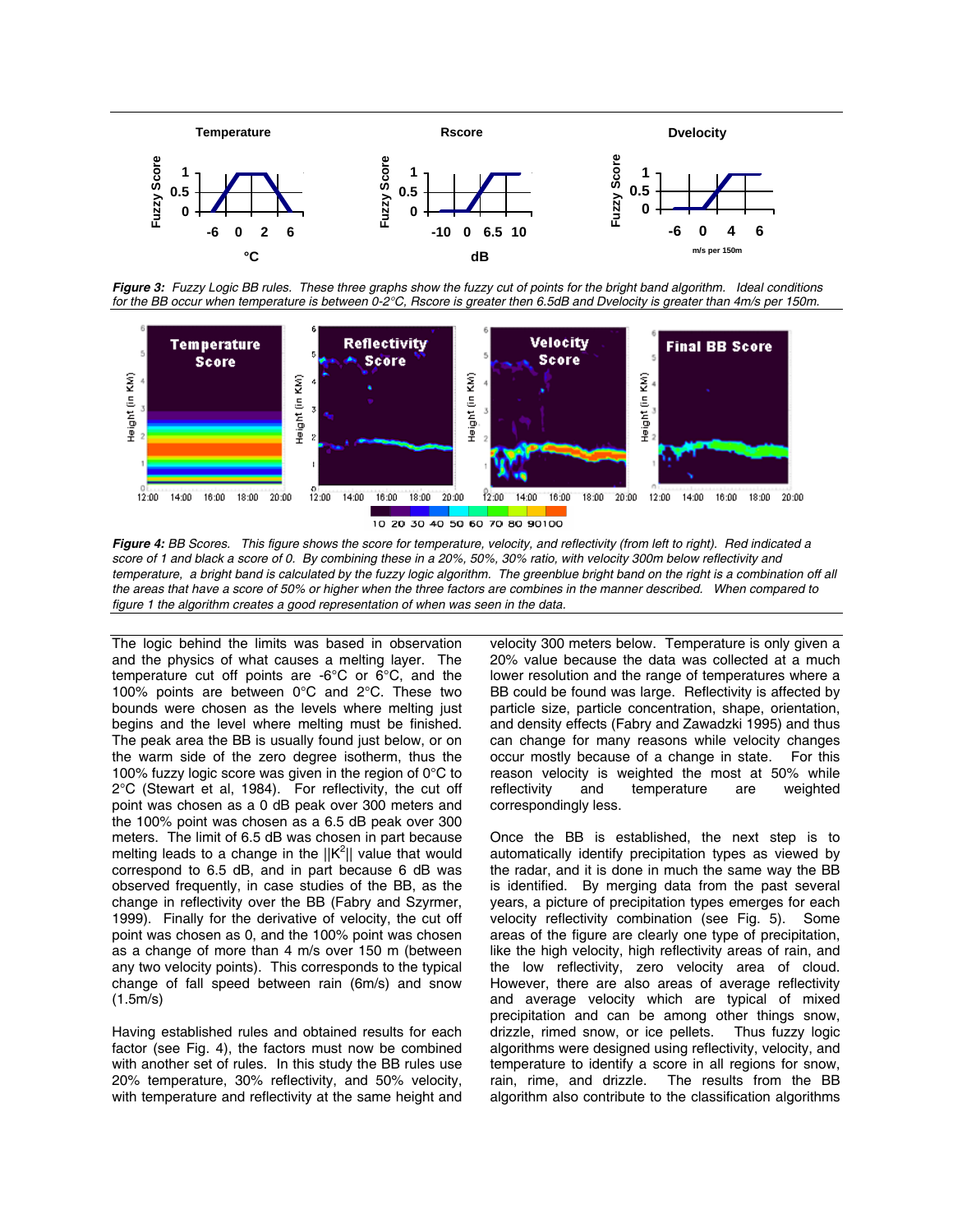since rain is only possible below a BB, and snow could only occur above the BB or when there was no BB. The specific details of each algorithm, including the given limits, are available in Lilly (2004).



*Figure 5. Radar reflectivity and vertical velocity measurements associated with different types of targets in the absence of vertical air velocity. (Fabry et al, 2003)* 

Once all the algorithms have run, a final ID can be given to each area of precipitation. This final ID was simply chosen based on which algorithm has the highest score in a given region. An example of the final ID can be seen in Fig. 6.



*Figure 6. Final ID for the dominant type of precipitation. IDs are given to all cases of mixed precipitation, but are not shown in this figure.* 

#### **4. QUANTIFYING ICING IN SNOW**

Having separated out the mixed precipitation and identified the type of precipitation, the last step is to quantify the amount of SLW. While the VPR itself does not provide enough information to explicitly recognize the severity of icing, two algorithms, the snow flux gradient (SFG) and the snow density gradient (SDG),

provide a good estimate of the amount of SLW. These two algorithms infer the amount of SLW by looking at how much riming is occurring. Thus the two algorithms are only valid when SLW is mixed with another type of frozen precipitation.

The SFG algorithm uses mass, derived from reflectivity, to calculate the liquid water content (LWC). Specifically:

$$
LWC = \frac{1}{\beta M_s^{0.82}} \frac{\partial Ms \overline{V}s}{\partial h},
$$
 (2)

where the second term is the change in mass flux with height and the first term is a thermodynamic term. The complete derivation is given in Zawadzki et al (2000). If the flux growth exceeds what is expected from deposition and aggregation, riming occurs. The speed at which riming is occurring allows a calculation to provide an estimate of the amount of SLW. Figure 7 gives an example of the results of the SFG algorithm.

**SFG for December 10th 1999** 



*Figure 7. SFG shows a max in LWC around 1350 which is the same time drizzle was visible in the spectra plots.* 

The SDG algorithm uses density to make an estimate of SLW based on the amount of riming. Assuming a snowflake size distribution, the SDG calculates rainfallequivalent fall speed, then, using the ratio of v(snow) and v(rain equivalent), derives the density of snow. Finally, from the increase in observed snow density, it provides information on the level of riming. In this way the SDG uses fall speed increase, caused by the increase in snowflake density from riming, to calculate the amount of liquid water (LWC). Specifically,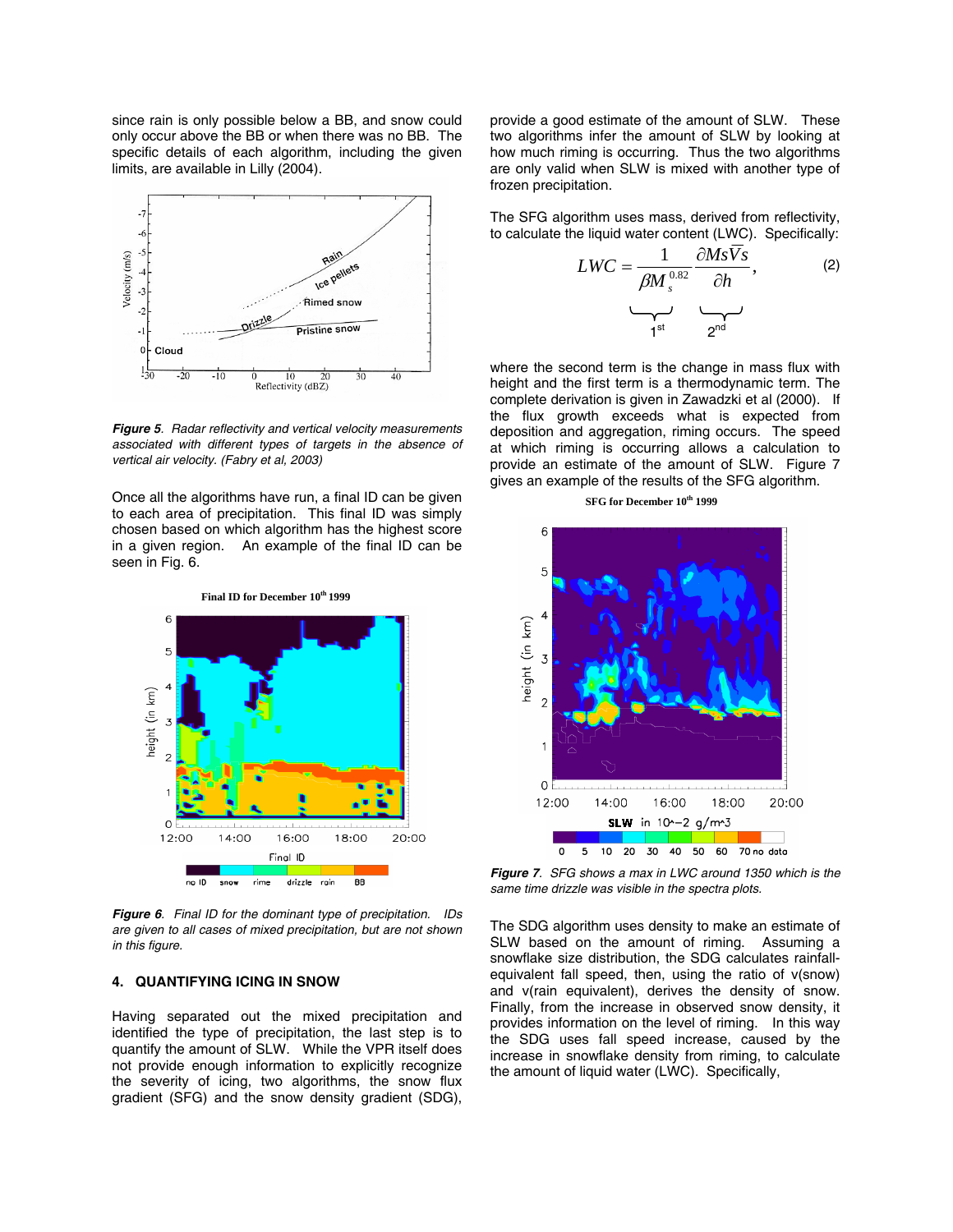$$
LWC = \frac{d\rho}{dh} \frac{4r_s}{3E},
$$
\n(3)

where the first term is the change in snowflake density with height and the second term includes  $r_s$  the radius of a snowflake and E, the accretion efficiency. A more detailed explanation of this algorithm can be found in Lilly (2004), or Veccei (2002). Figure 8 gives an example of the results of the SDG.



*Figure 8. Like the SFG, SDG shows a max in LWC around 1350 which is the same time drizzle was visible in the spectra plots.* 

While both algorithms are good, the SFG is more likely to be misled by aggregation.

#### **5. VERIFICATION**

While these algorithms have been designed to work in many different types of conditions, it is useful to see how they perform on an interesting day. Thus this paper has attempted to offer a kind of case study for December 10<sup>th</sup> 1999 by following each explanation with examples from the same date and time period.

The raw data are presented in Fig. 1 and Fig. 2. Note in Fig. 1 the clear areas of snow followed by melting and rain at the end of the period and the more ambiguous regions of rimed snow and possibly drizzle early in the time period. Fig. 2 and Fig. 6 confirm these observations. Looking ahead to Fig. 6 the automatic ID fits well with the observations, while Fig. 2 provides information on the regions of mixed precipitation that are not clear in the raw data. The spectra, shown in Fig. 2, from 1350, have the most interesting 10 minute time

period on this day in terms of icing. The spectra not only calls out attention to the information hidden in the raw ZV plots, but also highlights the need for separating out mixed precipitation.

In order to calculate the values of LWC, the SFG (Fig. 7) and the SDG (Fig. 8) are run on the areas of frozen precipitation as identified in Fig. 6. To validate these results Fig. 9 shows a plot of integrated liquid water content (ILWC) from the SDG (pink), the SFG (red), and two radiometers, (light blue is the WVR-1100, and dark blue is the TP/WVP3000). However since radiometers do not work well in the rain, a comparison with the radiometer for this day does not give very much information.



*Figure 9. Like the SFG, SDG shows a max in LWC around 1350 which is the same time drizzle was visible in the spectra plots.* 

#### **6. CASE STUDY**

December 13th, 1999, from AIRS1, offers a better example to investigate the usefulness of these algorithms. December 13th has no rain to interfere with the results given by the radiometers, and there is at least an hour of supercooled drizzle aloft.



*Figure 10. Time-height section of radar reflectivity (top) and vertical velocity (bottom) in precipitation. In this example, there is no bright band, but the fast fall velocities before 1400 draw suspicions of SLW.*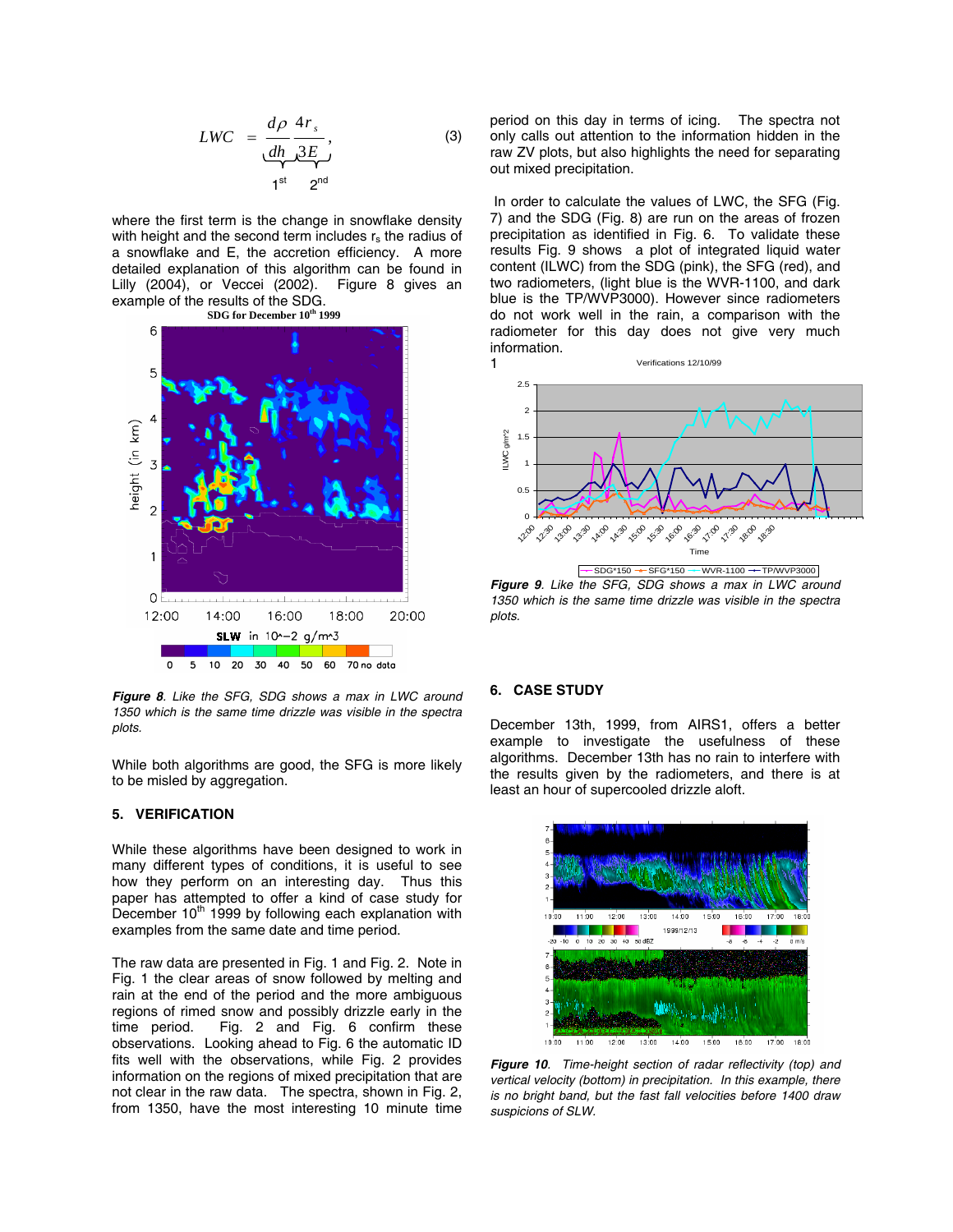From the raw data above (Fig. 10) it is clear that there is no rain; however there is only a hint of the region of SLW hidden between 1300 and 1500, this is not enough information to make any icing judgments. Thus we once again look to the spectra (Fig. 11) before applying the classification algorithms.



*Figure 11. Spectra with double modes for 12/13/99*

The spectra show a clear secondary mode, and thus for each group the classification algorithms are applied in the same manner as was done for December 10th 1999. Finally to all areas of frozen precipitation the SFG (fig. 12) and SDG (Fig. 13) algorithms are applied.



*Figure 12. SFG shows a max in LWC around 1410 which is the same time drizzle was visible in the spectra plots.* 



*Figure 13. Like the SFG, SDG shows a max in LWC around 1410 which is the same time drizzle was visible in the spectra plots.* 

The results of these algorithms can be verified by plotting them against radiometer data (Fig. 14).



*Figure 14: These verifications show the results of the algorithms falling between the results of the two radiometers.* 

#### **7. CONCLUSIONS**

The use of these algorithms with a dedicated vertically pointing radar, alone or as part of a complex system, can essentially be used to detect even the most complex icing situations. It is yet to be determined the extent with which the spatial variability of SLW in the atmosphere will affect the representativeness of estimates made by this approach or any other approach that uses measurements obtained from a single pointing direction.